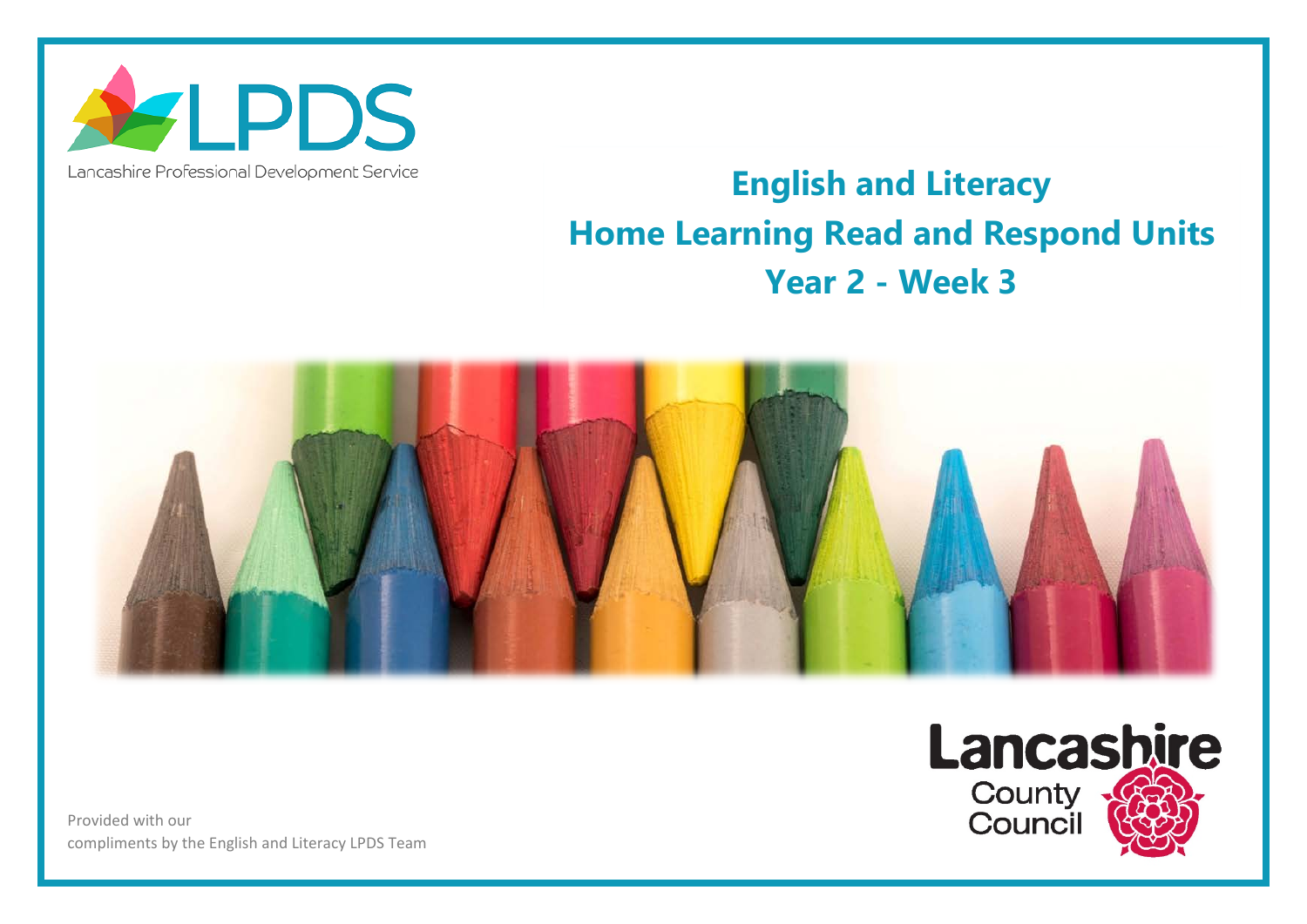

| <b>Week Three</b>           |                           |                               |                          |                           |                             |  |  |  |
|-----------------------------|---------------------------|-------------------------------|--------------------------|---------------------------|-----------------------------|--|--|--|
| <b>Year 2</b>               | Day 1                     | Day 2                         | Day 3                    | Day 4                     | Day 5                       |  |  |  |
| <b>Focus theme: Recipes</b> | Read together some of     | <b>Gruffalo - Mouse Toast</b> | <b>Tortilla Pizza</b>    | Cheesecake                | <b>Community Friendship</b> |  |  |  |
|                             | the healthy recipes on    | Read the recipe for           | Watch and enjoy the      | Complete your recipe      | Recipe                      |  |  |  |
| Some of the lessons this    | the website below.        | Mouse Toast available         | short clip below.        | from yesterday or move    | Let's imagine that today    |  |  |  |
| week provide the            | There are plenty to       | as p6 of the free extract     | https://www.bbc.co.uk/   | on to another recipe      | we are going to write a     |  |  |  |
| opportunity to follow a     | choose from, including    | downloadable from             | cbeebies/makes/tortilla  | challenge!                | recipe for how to make      |  |  |  |
| recipe and make some        | breakfast, lunch, dinner, | https://www.lovereadin        | -pizza?collection=easy-  | Watch and enjoy the       | a good friend or a          |  |  |  |
| delicious food! Each of     | and even barbecue and     | g4kids.co.uk/book/1320        | cooking-with-kids-       | short clip below.         | community of friends.       |  |  |  |
| these tasks MUST be         | picnic recipes!           | 1/Gruffalo-Crumble-           | recipes                  | https://www.bbc.co.uk/    | Ask your child: What do     |  |  |  |
| supervised by an adult.     |                           | and-Other-Recipes-by-         |                          | cbeebies/makes/cheese     | you think you need to       |  |  |  |
|                             | https://www.nhs.uk/ch     | Julia-Donaldson.html          | Explain to your child    | cake-                     | be a good friend?           |  |  |  |
| When following links        | ange4life/recipes         | (You will need to             | that their task today is | make?collection=easy-     | Gather some ideas from      |  |  |  |
| online, parents should      |                           | become a member of            | to write a recipe to     | cooking-with-kids-        | watching the clips          |  |  |  |
| monitor that children       | After you have read a     | LoveReading4Kids.             | match the film clip.     | recipes                   | below.                      |  |  |  |
| are remaining on that       | few examples together,    | Membership is free).          | Watch for a second       |                           | https://www.youtube.c       |  |  |  |
| page only and are           | ask your child: How has   |                               | time, this time pausing  | Unlike the clip viewed    | om/watch?v=ReMq3KX          |  |  |  |
| keeping safe online.        | the author tried to make  | Read the text together -      | at frequent intervals to | yesterday, this one is    | <b>8F94</b>                 |  |  |  |
|                             | it easy to follow each    | this could be by reading      | make a list of all the   | accompanied by a list of  | The clip includes           |  |  |  |
| You may find it useful to   | recipe? e.g. sub-         | the text to your child,       | ingredients you need.    | ingredients ('You will    | ingredients such as         |  |  |  |
| watch some of these         | headings, an ingredients  | your child reading to         | Perhaps you could draw   | need'), but has no        | being kind, caring,         |  |  |  |
| handy tips before you       | section, use of numbers   | you, or encouraging           | a box around these and   | recipe text to match.     | helpful. Talk to your       |  |  |  |
| start cooking or baking!    | to sequence the steps,    | your child to join in with    | give the box a title.    | Your challenge is to      | child about the need to     |  |  |  |
| https://www.bbc.co.uk/      | ingredients in green      | known words.                  |                          | write the matching        | be a good friend -          |  |  |  |
| cbeebies/makes/the-         | print to stand out, etc.  | Talk about how this           | Watch the clip for a     | recipe!                   | particularly at the         |  |  |  |
| lets-go-club-baking-        |                           | author has made it easy       | third time, this time    |                           | moment. They might          |  |  |  |
| tips?collection=easy-       | If you have the           | to follow the recipe, e.g.    | pausing after each stage | Similar to yesterday, re- | not perceive                |  |  |  |
| cooking-with-kids-          | opportunity, select one   | a 'you will need' box,        | in order to create a     | watch the clip, pausing   | neighbours, for             |  |  |  |
| recipes                     | of the recipes and have   | numbered steps, a tips        | written instruction to   | at frequent intervals to  | example, as friends of      |  |  |  |
|                             | a go at making your       | box etc.                      | match. Listen out for    | write a sentence or two   | theirs necessarily. Talk    |  |  |  |
|                             | chosen food.              |                               | key words and bossy      | to match each stage of    | about how we can have       |  |  |  |
|                             | Alternatively, make       | If possible, print off the    | verbs used by the        | the recipe. Listen out    | friends of all ages! At     |  |  |  |
|                             | some food following       | text. Highlight /pick out     | presenter to use in your | for key words, phrases    | present, agree that it is   |  |  |  |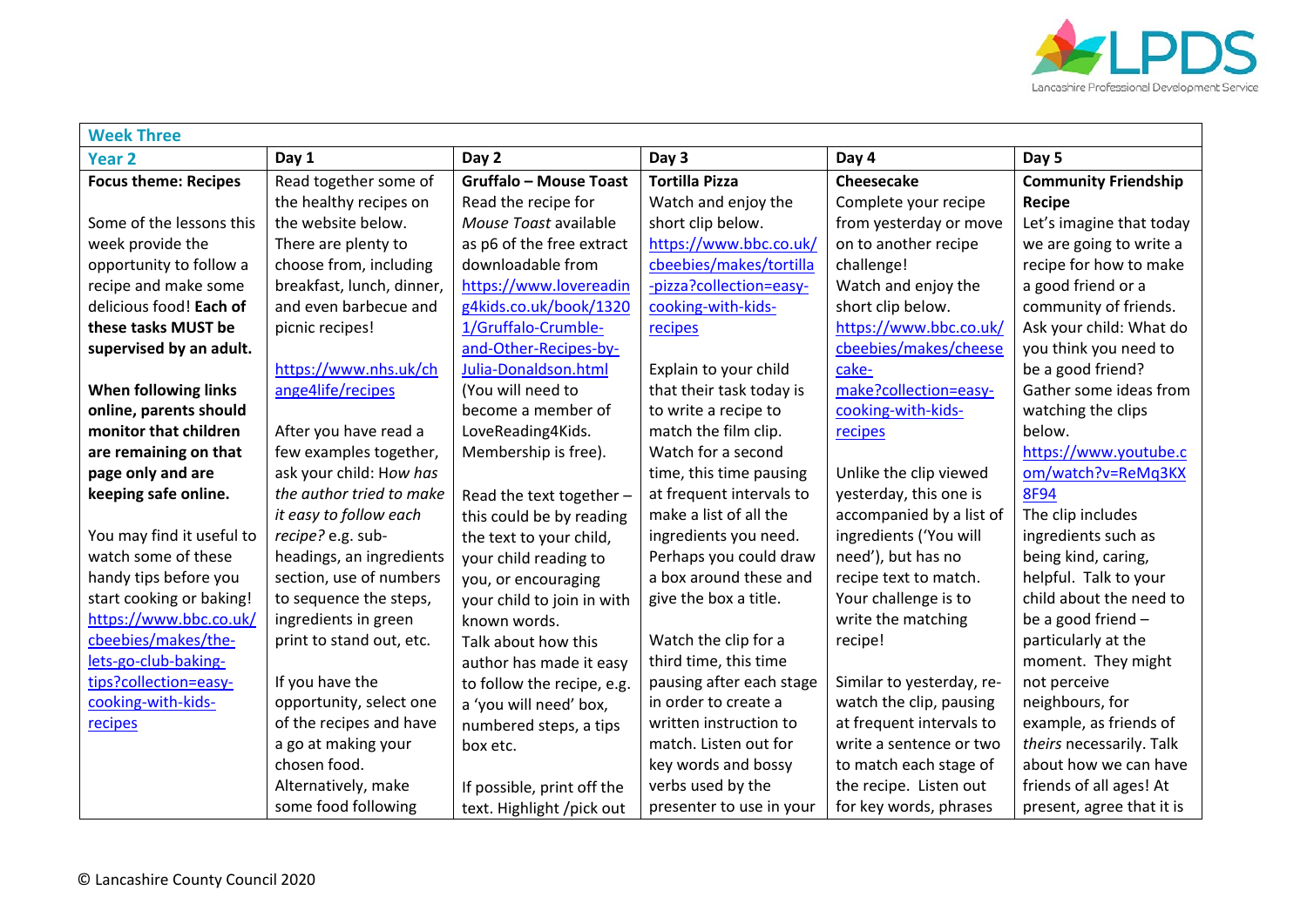

| one of your own          | bossy verbs, e.g. lift,  | own sentences, e.g.       | and bossy verbs to        | difficult for us to see   |
|--------------------------|--------------------------|---------------------------|---------------------------|---------------------------|
| favourite recipes.       | press, dip, cut, make,   | add, squeeze, zig-zag,    | include in your own       | our school friends, but   |
| (Children MUST be        | break. Explain that      | sprinkle. Support your    | sentences, e.g. put,      | ask: What can we do to    |
| supervised by an adult). | recipes use bossy verbs  | child by encouraging      | crush, mix, press down    | try and be a good friend  |
|                          | because they are         | them to rehearse their    | hard. Towards the end     | in our communities or     |
| Afterwards, evaluate     | instructions; they are   | sentences out loud first, | of the clip, there are    | family unit?              |
| the recipe together.     | instructing someone to   | before writing them       | two sentences starting    | Talk to other members     |
| Were the steps easy to   | do something.            | down. Re-read each        | with when. Can you        | of your family to collect |
| follow? Could the        |                          | sentence as you write.    | hear them?                | ideas. Examples might     |
| recipe be improved in    | Highlight in a different | Check spelling and        | Support your child by     | include: drawing a        |
| anyway?                  | colour any helpful hints | punctuation together.     | encouraging them to       | rainbow to display,       |
| Don't forget to enjoy    | or tips, e.g. Be quick   | Don't forget to use       | rehearse their            | donating some food to     |
| and evaluate your food   | with your decorations so | numbers and time          | sentences out loud first, | the local food bank,      |
| too!                     | you can eat him before   | words to help order the   | before writing them       | cooking a meal for an     |
|                          | he gets cold; Whilst     | steps in your recipe!     | down. Re-read each        | elderly relative or       |
|                          | you're waiting           |                           | sentence as you write.    | neighbour, telling jokes  |
|                          |                          | Once complete, have a     | Check spelling and        | to make people smile,     |
|                          | If you have the          | look at the 'real' recipe | punctuation together.     | clapping for the NHS,     |
|                          | opportunity, have a go   | to match the clip here;   | Don't forget to use       | doing extra jobs round    |
|                          | at making some 'mouse    | https://childrens-        | numbers and time          | the house to help each    |
|                          | toast' together!         | binary.files.bbci.co.uk/c | words to help order the   | other, sharing more       |
|                          | (Children MUST be        | hildrens-                 | steps in your recipe!     | with a brother or sister, |
|                          | supervised by an adult). | binarystore/cbeebies/pr   |                           | video-calling a school    |
|                          | Don't worry if you don't | esenters-tortilla-        | If you have the           | friend to say hello, etc. |
|                          | have all the ingredients | pizza.pdf                 | opportunity, why not      | Begin to compose these    |
|                          | - you can improvise and  | Compare with your own     | have a go at making       | ideas into a friendship   |
|                          | adapt, providing you     | recipe. Which do you      | some cheesecake           | recipe for your           |
|                          | have an egg and a slice  | prefer and why?           | following your own        | community. Remember       |
|                          | of bread!                |                           | recipe text!              | to include numbered       |
|                          |                          |                           |                           | instructions, time words  |
|                          |                          |                           |                           | and bossy verbs, e.g.     |
|                          |                          |                           |                           | 1. First of all, paint a  |
|                          |                          |                           |                           | rainbow to make           |